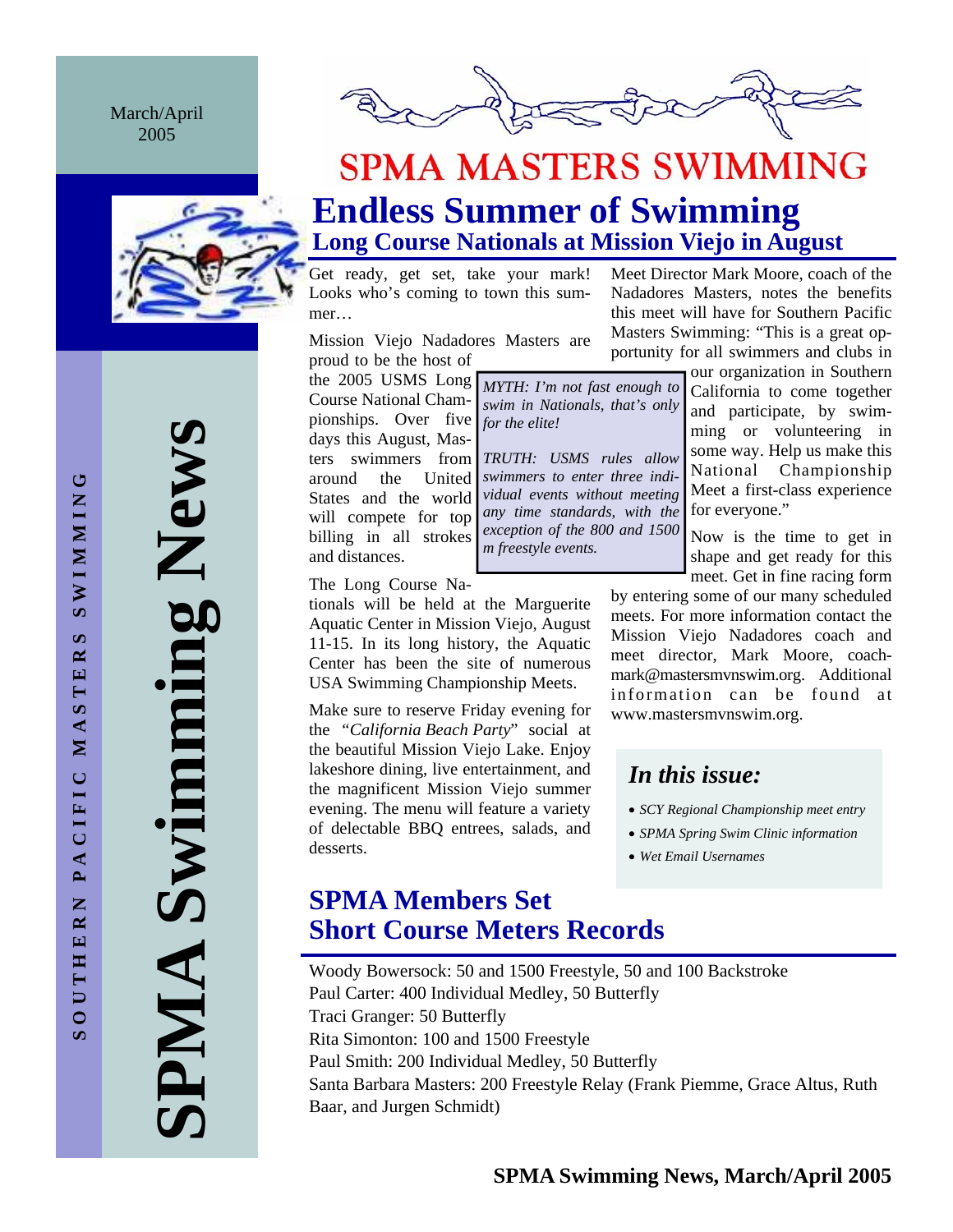## SWIM FOR LIFE!

### **SAN LUIS OBISPO, SANTA BARBARA (North) and KERN**

| SAN LUIS UBISPU, SANTA BAKBAKA (NOFIN) and KEKN |                                                                                                             |
|-------------------------------------------------|-------------------------------------------------------------------------------------------------------------|
| ARROYO GRANDE: South County Aq Waves            | Alan Freeman (805) 458-0989; alanfreeman@digitalputty.com                                                   |
| ATASCADERO: Team K-man                          | Kass Flaig, (805) 462-1691; kass@teamkman.org; www.teamkman.org                                             |
| <b>BAKERSFIELD: Golden Wave Masters</b>         | Lance Cansdale (661) 664-2327; lcansdale@csub.edu                                                           |
| <b>BAKERSFIELD SWIM CLUB</b>                    | Val Kalmikous (661) 637-1403; www.bakersfieldswimclub.org                                                   |
| PASO ROBLES: North County Aquatics              | Doug Livengood (805) 239-3013; livengood@sbcglobal.net; northcountyaquatics.com                             |
| SAN LUIS OBISPO: TRISLO Roadrunners             | Roger Warnes (805) 544-2385; coachwtrislo@aol.com; www.trislo.com                                           |
| <b>SAN LUIS OBISPO MASTERS</b>                  | David McDevitt (805) 543-9515; swimcoachdjm@yahoo.com; www.sloseahawks.org                                  |
| <b>SANTA BARBARA (South) and VENTURA</b>        |                                                                                                             |
| CARPINTERIA: Channel Island                     | Vic Anderson (805) 403-5425, vic.anderson@dakocytomation.com                                                |
| OJAI: Ojai Masters                              | Malchia Olshan (805) 646-1091, malchiao@yahoo.com                                                           |
| <b>SANTA BARBARA: UCSB Masters</b>              | Jeremy Kipp (805) 637-0732; kipp11@juno.com                                                                 |
| <b>SANTA BARBARA MASTERS</b>                    | Jon Bishop (805) 886-0050; jbishop@musicacademy.org                                                         |
| <b>THOUSAND OAKS: Daland Masters</b>            | Peter Daland (805) 523-3207, 495-5210; peter@dalandswim.com                                                 |
| VENTURA AQUATIC CLUB                            | Bob Anderson (805) 654-6400 ext.1345; banderson@vcccd.net                                                   |
| VENTURA COUNTY MASTERS                          | Ken Grey (805) 644-1735; gobuena@aol.com                                                                    |
| <b>VENTURA: Rio Mesa Masters</b>                | Toby Petty (805) 642-6674; tonthego00@sbcglobal.net                                                         |
| <b>LOS ANGELES (North)</b>                      |                                                                                                             |
| <b>LANCASTER: Oasis Masters</b>                 | Tom Otto (661) 948-0057; ottolfixit@hotmail.com                                                             |
| <b>PASADENA: Caltech Masters</b>                | Suzanne Dodd (626) 449-7536; sdodd@ipac.caltech.edu                                                         |
| <b>PASADENA: Rose Bowl Masters</b>              | Justin Davis (626) 203-6259; jdavis@rosebowlaquatics.org; www.rosebowlaquatics.com                          |
| SANTA CLARITA MASTERS                           | Doug Botton (661) 250-3766; dbotton@santa-clarita.com; pool: (661) 250-3766                                 |
| <b>LOS ANGELES (Westside)</b>                   |                                                                                                             |
| <b>EL SEGUNDO MASTERS</b>                       | Diane Graner-Gallas (310) 379-9109; diane.gallas@verizon.net                                                |
| EL SEGUNDO: Play Hard Swim Hard                 | Marcel Rinzler                                                                                              |
| LA WEST: UCLA Bruin Masters                     | Gerry Rodrigues (310) 702-9327; swimpro@pacbell.net                                                         |
| WEST HOLLYWOOD AQUATICS                         | Brett MacKnight (310) 288-6555 (team hotline); info@wh2o.org; www.wh2o.org                                  |
| WOODLAND HILLS: Southwest Aq Masters            | Fred Shaw (818) 347-1637; swamfred@aol.com; www.swam.us                                                     |
| <b>LOS ANGELES (Central and South)</b>          |                                                                                                             |
| HOLLYWOOD: Hollywood Wilshire YMCA              | Ricardo Espinoza (213) 639-7543; ricardoespinoza@ywcala.org                                                 |
| LA: City of Los Angeles Masters                 | Ricardo Vera (323) 906-7953; rvera@rap.lacity.org                                                           |
| LA (various locations): SCAQ                    | SCAQ Office (310) 390-5700; www.swim.net/scaq                                                               |
| LA MID WILSHIRE: Meridian Swim Club             | Vanessa Mesia (310) 729-2971; mesiaullrich@juno.com; meridiansportsclub.com                                 |
| <b>LOS ANGELES</b> (South Bay)                  |                                                                                                             |
| HAWTHORNE: South Bay Swim Team                  | Kathy Davids (310) 643-6523, www.southbayswimteam.org                                                       |
| <b>LONG BEACH Swim Club</b>                     | Tom Trapp                                                                                                   |
|                                                 | CARSON/LOS ALAMITOS: Long Beach Grunions Eric Grubb (562) 252-0220; info@lbgrunions.com; www.lbgrunions.com |
| RANCHO PALOS VERDES: Zenith Aquatics            | Shari Twidwell (310)937-3535; shari@zapswimming.com                                                         |
| <b>TORRANCE</b> : LA Peninsula Swimmers         | Suzanne Schwarz (310) 534-2449; Suzanne.schwartz@earthlink.net                                              |
| <b>INLAND EMPIRE</b>                            |                                                                                                             |
| CHINO: Chino Valley YMCA Masters                | Julie Potocki (909) 597-7445; julie.cvymca@verizon.net                                                      |
| <b>CORONA: CHAWP</b>                            | Gregory Salvinski (626) 524-8924; greg@chawp.com                                                            |
| <b>INDIO:</b> Top Fin Aquatics                  | Veronica Duran (760) 564-5000; laquintamike@aol.com                                                         |
| <b>MURRIETA: TEAM Masters</b>                   | Debbie Mone (909) 461-6603; coachdebbie@nctimes.net                                                         |
| YUCAIPA: Masters of Yucaipa                     | Denise Hoyt (909) 7958038; djhoyt@adelphia.net                                                              |
| <b>ORANGE COUNTY</b>                            |                                                                                                             |
| <b>COAST MASTERS</b>                            | Lou Giberson (949) 837-3091; lgiberson4@aol.com; Maurine Kornfeld (213) 469-8518                            |
| FULLERTON: FAST Masters Team                    | Kevin Perry (714) 871-9616; kperryswim@earthlink.net                                                        |
| HUNTINGTON BEACH: Golden West Swim Cl.          | Elizabeth Bray (714) 892-7711 x55129; summalove@aol.com                                                     |
| HUNTINGTON BEACH SWIM CLUB                      | Buddy Belshe (949) 362-4727                                                                                 |
| <b>IRVINE NOVAQUATICS</b>                       | Mike Collins (949) 338-6682, mcollins@multisports.com; www.novaquatics.com                                  |
| <b>IRVINE: UCI Masters</b>                      | Lucy Johnson (949) 824-5830, lucyj@uci.edu; www.masterswim.uci.edu                                          |
| <b>MISSION VIEJO MASTERS</b>                    | Mark Moore (949) 380-2552; m.w.moore@cox.net; mastersmvnswim.org                                            |
| NEWPORT BEACH MASTERS                           | Ronald Clark (949) 673-5278; vimclark@hotmail.com                                                           |
| NEWPORT BEACH: Lifeguard Association            | Jim Turner (949) 640-5350; nadineturner $3@cos$ .net                                                        |
| <b>NEWPORT BEACH: Pacific Coast Aquatics</b>    | Mark Desmond (949) 888-1268; markdesmond@highhopes.ws                                                       |
| NEWPORT BEACH: Team TYR                         | Jeni Buys (949) 706-9991; gojeni@aol.com                                                                    |
| <b>TUSTIN: SOCAL</b>                            | Debra Cruze-Meyer (714) 241-8590; decruzmyer@hotmail.com                                                    |
| VILLA PARK: Orange Regional Comp. Aquatics      | Mark Tierney (714) 639-7531; mtierney@socal.rr.com                                                          |
| YORBA LINDA: East Lake Eagle Rays               | Bill Peery (714) 701-9440; wpeery@elvca.com                                                                 |
| <b>LAS VEGAS</b>                                |                                                                                                             |
| HENDERSON Southern Nevada Masters               | Frank Lowery (702) 400-2790; Dan Geary (702) 617-8130; flowery719@cox.net                                   |
| CITY OF LAS VEGAS MASTERS                       | Victor Hecker (702) 247-7788; heckerrealestate@hotmail.com                                                  |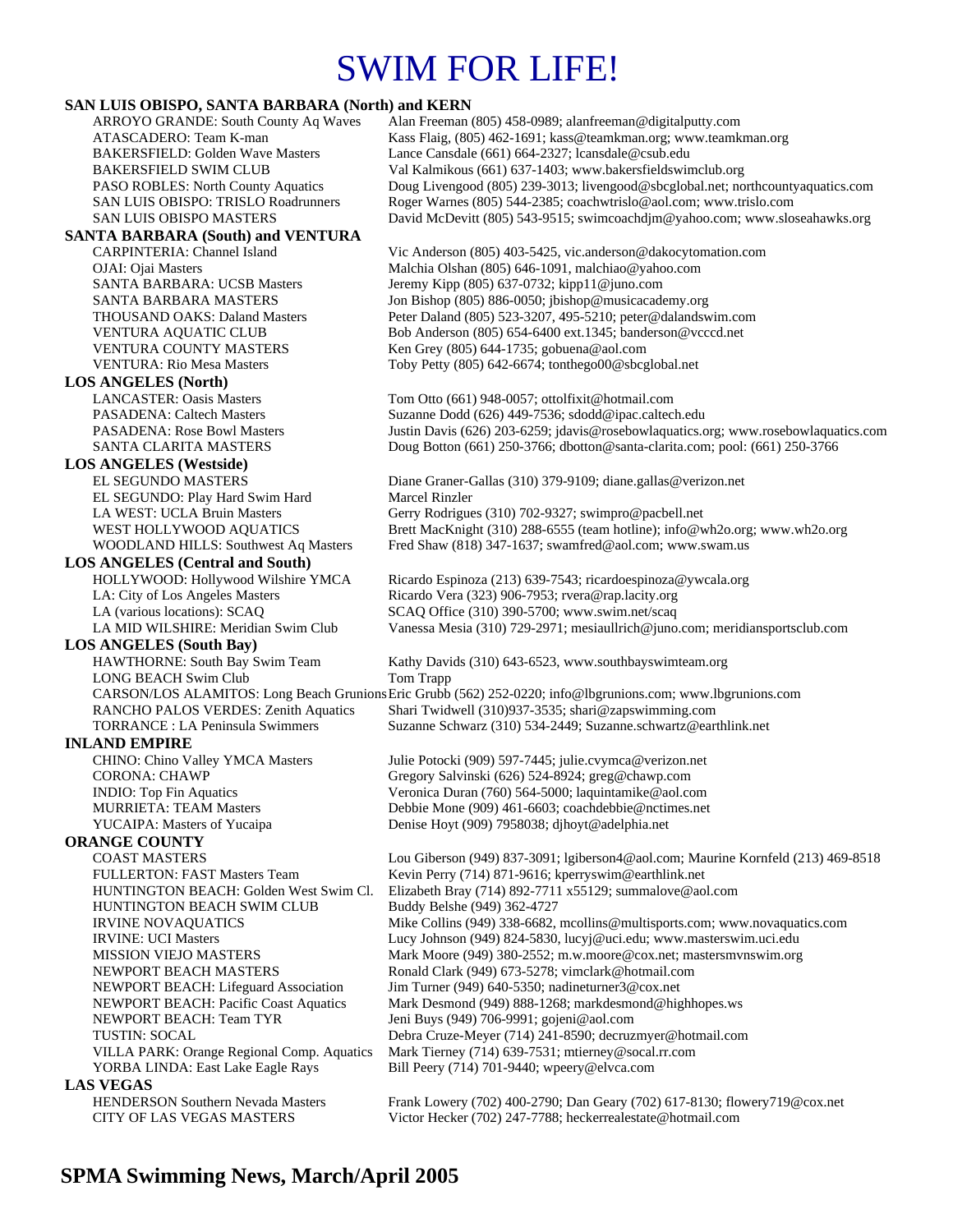# SPMA Competition Information and Instructions

**Rules:** Current USMS and SPMA rules will govern. All events are timed finals. Swimmers must check in with the Clerk of Course for deck seeded events that they wish to swim. After an event has been officially closed, swimmers may not check in. Age as of the last day of the meet determines age group for the meet for short course yards, and age as of December 31st of the year of competition determines age for long course and short course meters meets. You must be 18 years of age to register with SPMA and compete in meets.

**Eligibility:** Events are open to any **current** USMS registered swimmer or a foreign swimmer with a valid travel permit. SPMA swimmers are encouraged to submit their registration application with the submitted entry card, if NOT currently registered.

**Affiliation:** A swimmer's affiliation as stated on the consolidated entry card, if valid as of the first day of the meet, will apply throughout the meet, except that swimmers may unattach at any time.

**Submitted Times:** Please enter your best time, a reasonable estimate or a workout time. All times must be submitted on a SPMA consolidated entry card or a copy of a SPMA consolidated entry card (below). Do not mail in the meet entry form.

**Entry Confirmation:** To avoid any concern regarding receipt of entry card, enclose a self-addressed stamped envelope or postcard or mail card "Return Reply Request". No certified, registered or special delivery mail will be accepted. Receipt of entry will not be verified by phone.

**Strictly Forbidden**: Entering more than 5 individual events per day; using hand paddles in warm-up areas; diving in warm-ups unless in designated sprint lanes (entering the warm-up pool must be done with feet first with one hand in contact with the pool deck); use of any watch in competition; and smoking in any area where swimmers may be present.

**Open Water**: Swimmers using non-porous neoprene swim suits, wetsuits, or other non-porous attire will be ineligible for awards or place points.

### *Many the Check out our website Check out our website hosting the March Committee meeting and www.spma.net providing dinner! for up-to-date information*

### SOUTHERN PACIFIC MASTERS ASSOCIATION • CONSOLIDATED ENTRY CARD

|                                                                                              | Female USMS $#$ <sub>___</sub> ____ ____ ___ <sup>_</sup> ____ ___ ___ ___ ___<br>Male<br>Name and the contract of the contract of the contract of the contract of the contract of the contract of the contract of the contract of the contract of the contract of the contract of the contract of the contract of the c |              |                                                                      |              |                                                                                                                                                                                                                                |                          |                                      |              |                                          |
|----------------------------------------------------------------------------------------------|--------------------------------------------------------------------------------------------------------------------------------------------------------------------------------------------------------------------------------------------------------------------------------------------------------------------------|--------------|----------------------------------------------------------------------|--------------|--------------------------------------------------------------------------------------------------------------------------------------------------------------------------------------------------------------------------------|--------------------------|--------------------------------------|--------------|------------------------------------------|
|                                                                                              |                                                                                                                                                                                                                                                                                                                          |              | Age_________                                                         |              | Club and the contract of the contract of the contract of the contract of the contract of the contract of the contract of the contract of the contract of the contract of the contract of the contract of the contract of the c |                          | $Phone($ $)$ $-$                     |              |                                          |
| Event<br>No.                                                                                 | <b>FREESTYLE</b><br>(Submitted Time)                                                                                                                                                                                                                                                                                     | Event<br>No. | <b>BACKSTROKE</b><br>(Submitted Time)                                | Event<br>No. | <b>BREASTSTROKE</b><br>(Submitted Time)                                                                                                                                                                                        | Event<br>No.             | <b>BUTTERFLY</b><br>(Submitted Time) | Event<br>No. | <b>INDIV. MEDLEY</b><br>(Submitted Time) |
|                                                                                              | 50                                                                                                                                                                                                                                                                                                                       |              | 50                                                                   |              | 50                                                                                                                                                                                                                             |                          | 50                                   |              | 100                                      |
|                                                                                              | 100                                                                                                                                                                                                                                                                                                                      |              | 100                                                                  |              | 100                                                                                                                                                                                                                            |                          | 100                                  |              | 200                                      |
|                                                                                              | 200                                                                                                                                                                                                                                                                                                                      |              | 200                                                                  |              | 200                                                                                                                                                                                                                            |                          | 200                                  |              | 400                                      |
|                                                                                              | 400/500                                                                                                                                                                                                                                                                                                                  |              |                                                                      |              |                                                                                                                                                                                                                                |                          | FOR OFFICE USE ONLY                  |              |                                          |
|                                                                                              | 800/1000                                                                                                                                                                                                                                                                                                                 |              | No. of events _______ $\times$ \$ _______ = \$ ________<br>Surcharge |              |                                                                                                                                                                                                                                |                          | Amt Rec'd                            |              |                                          |
|                                                                                              | 1500/1650                                                                                                                                                                                                                                                                                                                |              | Total                                                                |              |                                                                                                                                                                                                                                | <b>Contract Contract</b> |                                      |              |                                          |
| Signature on back is REQUIRED!<br>Include a copy of USMS card<br>Include a copy of USMS card |                                                                                                                                                                                                                                                                                                                          |              |                                                                      |              |                                                                                                                                                                                                                                |                          |                                      |              |                                          |

Late or incomplete entries (no fee, incomplete entry card, incomplete enty data) or entries postmarked after due date MAY **BE REJECTED!** 

ALL MASTERS swimmers are required to send a photo-copy of their USMS card with their entry card. ALL Masters swimmers may be asked to show their USMS card if requested at the meet.

"I, the undersigned participant, intending to be legally bound, hereby certify that I am physically fit and have not been otherwise informed by a physician. I acknowledge that I am aware of all the risks inherent in Masters swimming (training and competition), including possible permanent disability or death, and agree to assume all of those risks. AS A CONDITION OF MY PARTICIPATION IN THE MASTERS SWIMMING PROGRAM OR ANY ACTIVITIES INCIDENT THERETO, I HEREBY WAIVE ANY AND ALL RIGHTS TO CLAIMS FOR LOSS OR DAMAGES, INCLUDING ALL CLAIMS FOR LOSS OR DAMAGES CAUSED BY THE NEGLIGENCE, ACTIVE OR PASSIVE, OF THE FOLLOWING: UNITED STATES MASTERS SWIMMING, INC., THE LOCAL MASTERS SWIMMING COMMITTEES, THE CLUBS, HOST FACILITIES, MEET SPONSORS, MEET COMMITTEES, OR ANY INDIVIDUALS OFFICIATING AT THE MEETS OR SUPERVISING SUCH ACTIVITIES.

In addition, I agree to abide by and be governed by the rules of USMS."

| PLEASE SIGN:                                                                                                                                                                                                | <b>DATE</b>                                                                                                         |  |  |  |  |
|-------------------------------------------------------------------------------------------------------------------------------------------------------------------------------------------------------------|---------------------------------------------------------------------------------------------------------------------|--|--|--|--|
| Is this your first Masters Meet?<br>Yes<br>No<br>Read the meet information sheet carefully. Make your<br>check payable as shown on the meet information sheet<br>and mail it to the address shown.<br>12/94 | Non-SPMA swimmers please include your address:<br>Street: _____________<br>City, State, Zip: ______________________ |  |  |  |  |

 $f \circ f$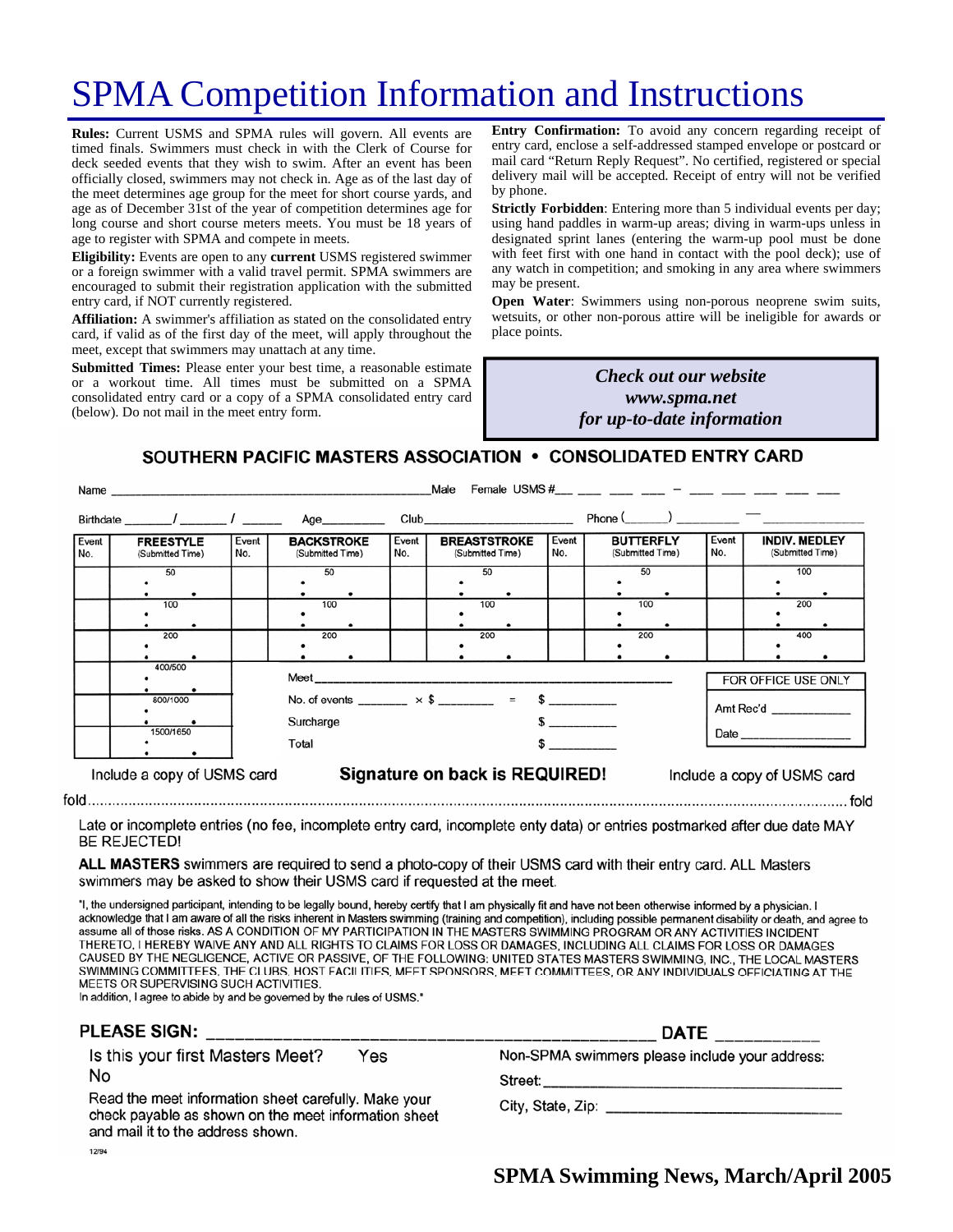## **Mission Viejo Nadadores SCY Swim Meet Sunday, March 20th, 2005**

#### Sanction #335-005

**Directions:** Mission Viejo Pool is an outdoor, 8-lane competition diving pool with two 25-meter warm-up lanes. Marguerite Aquatic Center, 27474 Casa Del Sol, Mission Viejo. From the north or south, take the I-5 Freeway to the Alicia Parkway exit in Mission Viejo. Go east (away from the ocean) to Trabuco Road. Turn right on Trabuco to Marguerite Parkway. Go left on Marguerite to Casa Del Sol, turn right onto Casa Del Sol, and turn into the driveway for pool parking. There will be no parking in the upper parking lot.

**Entries:** The pre-entry postmark deadline is Monday, March 14th, 2005. Deck registration is permitted. Deck entries will close at 8:45 a.m. for the 500 yd. Freestyle and 400 yd. Individual Medley, and at 10:30 a.m. for all other events.

**Seeding:** All events will be deck seeded slowest to fastest, by entered time, ages and sexes combined. Check-in is not required in order to be deck seeded, except swimmers must check in to swim the 500 and 1000 yd. Freestyle and the 400 yd. Individual Medley.

**Relays:** All relays will be deck entered on SPMA relay forms available at the meet. Relay fees are \$2.00 per relay due upon entry. For each relay swimmer who is not entered in individual events, a fee of \$5.00 and a signed liability release must be submitted with the relay entry.

**Awards:** Individual: SPMA ribbons for places 1 to 3. Relay: SPMA ribbons for first place.

**Entry Fees:** \$20.00 per swimmer flat fee. Deck entries allowed for a total of \$30.00.

**Checks payable to**: Mission Viejo Nadadores (MVN)

Mail consolidated entry card, a copy of your 2005 USMS card, and check to: Mission Viejo Nadadores — Mark Moore, 25108-B Marguerite Parkway #175, Mission Viejo, CA 92692.

**Questions:** Meet Director, Mark Moore (949) 489-1847; m.w.moore@cox.net.

**Snack Bar**: Hot and cold drinks, snacks, and food will be available.

#### **Sunday March 20, 2005**

400 IM and 500 warm-up at 8:00 a.m. 500 starts at 9:00 a.m. 1. 500 yd. Freestyle (check-in required)

- 2. 400 yd. Individual Medley (check-in required) Additional warm-up after 400 IM
- Event #3 will start no earlier than 11:00 a.m.
- 3. 200 yd. Freestyle
- 4. 50 yd. Butterfly
- 5. 100 yd. Backstroke
- 
- 6. 200 yd. Medley Relay (men, women, or mixed)
- 7. 200 yd. Individual Medley
- 8. 50 yd. Breaststroke
- 9. 100 yd. Freestyle
- 10. 100 yd. Butterfly
- 11. 50 yd. Backstroke
- 12. 200 yd. Freestyle Relay (men, women, or mixed)
- 13. 100 yd. Breaststroke
- 14. 50 yd. Freestyle
- 15. 100 yd. Individual Medley
- 16. 200 yd. Fun Fin Relay
- 17. 1000 yd. Freestyle (check-in required)

*Please read the general information on entering swim meets on the third page of this newsletter!* 

## **UCLA Bruin Masters SCY Meet at Men's Gym Pool Saturday, April 2nd, 2005**

### Sanction #335-006

**Directions & Parking:** UCLA Men's Gym Pool on the UCLA campus, is an outdoor, 8-lane competition pool with a warm-up area. Take the 405 Freeway to Sunset Blvd. east. Take Sunset approx. one mile to Westwood Plaza. Turn right into the campus to parking kiosk and pay \$7.00 parking fee. Ask for best lot to park in for Men's Gym. The pool is located across from the campus food court and bookstore. NOTE: Parking enforcement **DOES** ticket on weekends!

**Entries:** The pre-entry postmark deadline is Saturday, March 26th, 2005. Age on April 2rd determines age group for the meet. On deck registration permitted. Deck entries will close at 8:45 a.m. for the 500 yd. Freestyle and at 10:00 a.m. for all other events.

**Seeding:** All events will be deck seeded slowest to fastest, by entered time, ages and sexes combined. The Meet Director reserves the right to require swimmers to swim two to a lane in the 500 yd. Freestyle.

**Relays:** Relay fee is \$2.00 per relay. Event #14, the 4x50 "Tshirt" relay is a no-charge, fun event! Each member must swim with a T-shirt on. The shirt is exchanged from swimmer to swimmer on the deck. For each relay swimmer who is not entered in individual events, a fee of \$10.00 and a signed liability release must be submitted with the relay entry.

**Snack Bar:** Food will be available at the campus food court located across from the pool.

**Awards:** Individual medals for places 1 to 3 except relays. Relays receive SPMA ribbons.

**Entry Fees:** \$20 entry fee per swimmer. Relay only swimmers pay \$10**.** Deck entries are \$30. Make checks payable to UC Regents**,** mail consolidated entry card, a copy of your 2005 USMS card, and check to: P. O. Box 204, El Toro, CA 92609-0204. **Questions:** Meet Director, Gerry Rodrigues, swimpro@pacbell.net. Meet Information, (310) 702-9327; Meet Processing, Robert Mitchell, MitchellRobert@cox.net

#### **Saturday April 2, 2005**

Warm-up 8:00 a.m.

Meet starts at 9:00 a.m.

1. 500 yd. Freestyle

- The 500 will be limited to 80 entrants.
	- Additional warm-up after 500
	- event #2 starts at 10:30 a.m.
	- 2. 200 yd. Freestyle Relay
	- 3. 50 yd. Breaststroke
	- 4. 200 yd. Indivdual Medley
	- 5. 100 yd. Butterfly
	- 6. 50 Backstroke
	- 7. 200 yd. Freestyle
	- 8. 100 yd. Backstroke
	- 9. 50 yd. Freestyle
	- 10. 100 yd. Breaststroke
	- 11. 100 yd. Freestyle
	- 12. 50 yd. Butterfly
	- 13. 100 yd. Individual Medley
	- 14. 200 yd. T-shirt Relay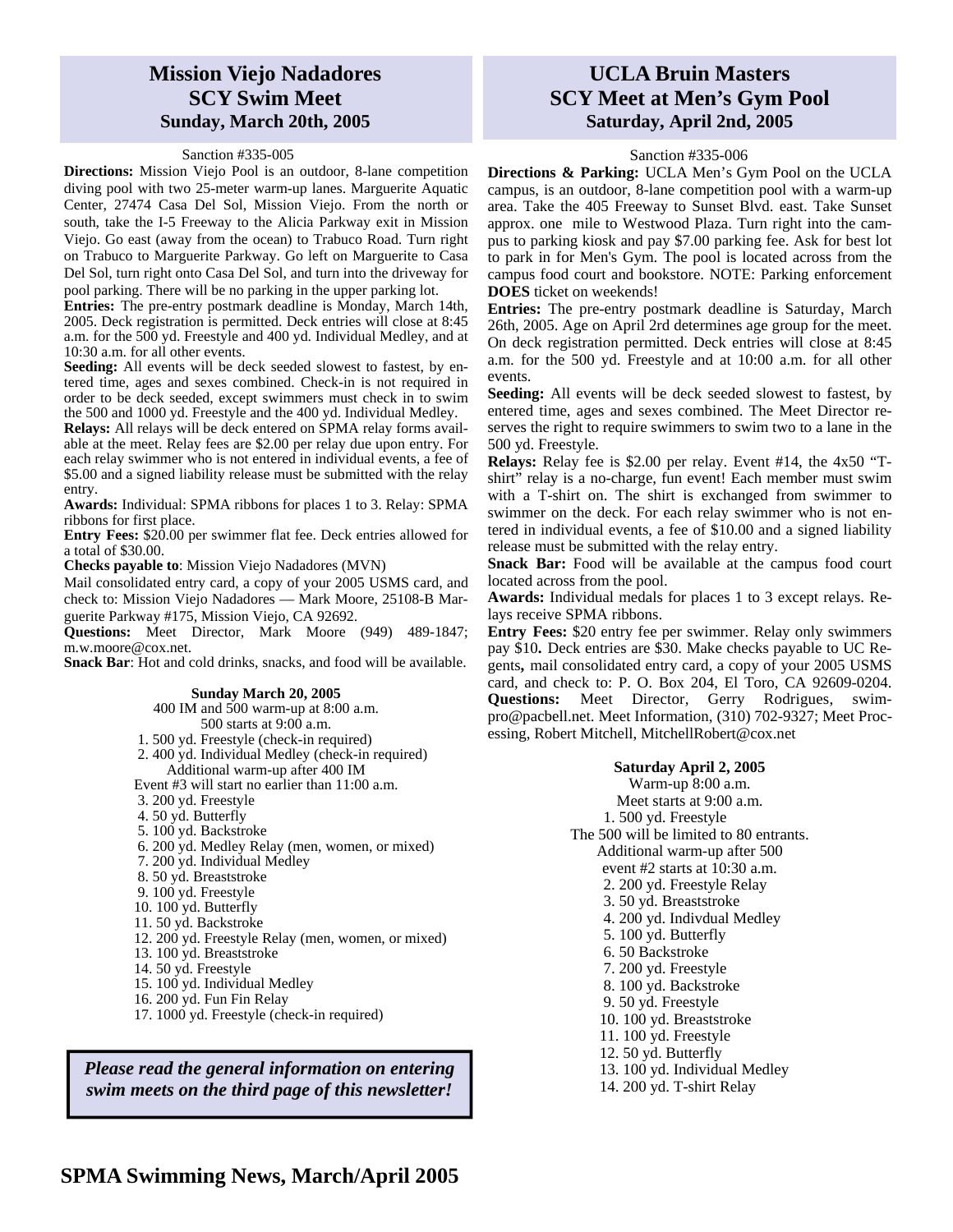## **SCAQ's Loyola Marymount University Swim Meet & Beginner's Clinic Sunday, April 17th, 2005**

#### Sanction #335-007

*BEGINNER'S CLINIC: will be held concurrent with but in a separate area from the swim meet. Coaches will instruct swimmers on competitive strategy and stroke technique, and will assist at the blocks for clinic event swims. Time will be set aside before the meet begins to practice race dives off the blocks with coaches assisting. Clinic events are designated for beginners only please. Any swimmer may participate in clinic but only registered 2005 USMS/SPMA swimmers may swim in numbered sanctioned swim events (see below).* 

**Directions:** Loyola Marymount University**.** Outdoor 25 yd. x 50 m pool. FROM THE NORTH: Take 405 Fwy. to Howard Hughes Pkwy. exit. Go right off the ramp to Sepulveda Blvd. Turn left and go to 80th St. (approx. 1.5 miles). Turn right and continue to Loyola Blvd. Turn right and park in the lot on the left. Pool is across Loyola Blvd. behind the Burns Recreation Center Building. FROM THE SOUTH: Take the La Tijera Blvd exit. Turn left onto La Tijera Blvd. Continue on La Tijera for approx. 1 mile to W. 83rd St. and turn right. Continue on W. 83rd St. approx. 1.5 miles and turn right onto Loyola Blvd. Follow directions above. See map: http://swim.net/scaq/pools/

**Rules:** 500 yd. Freestyle deck entries are due at 8:30 a.m., other deck events by 9:30 a.m. All events will be deck seeded slowest to fastest, by entered time, ages and sexes combined. At the discretion of the Meet Director, events may be modified or cancelled for the general benefit of the participating swimmers.

**Awards:** SPMA ribbons for places 1st to 3rd in individual events.

**Entry Fees:** \$25 per swimmer flat fee. Pre-entries must be postmarked by Saturday, April 9th. Deck entries are \$35. Make check payable to SCAQ and mail with consolidated entry card and a copy of your 2005 USMS registration card to SCAQ, P.O. Box 66425, Los Angeles, CA 90066. **Questions:** Call the SCAQ Office at (310) 390-5700.

- 1 500 yd. Freestyle (starts at  $9:00$  a.m.)<br>  $\stackrel{*}{\sim}$  Clinic instruction begins at  $0:00$  a.m.
- \* *Clinic instruction begins at 9:00 a.m.*
- 2 200 yd. Medley Relay (starts at 10:30 a.m.)
- 3 200 yd. Individual Medley<br>4 50 yd. Freestyle
- 50 yd. Freestyle
- \* *Beginner 50 yd. Freestyle (Clinic event)*
- 100 yd. Breaststroke
- 6 50 yd. Backstroke
- 
- 7 100 yd. Butterfly<br>8 100 yd. Freestyle 8 100 yd. Freestyle
- \* *Beginner 50 yd. Breaststroke (Clinic event)*
- *\* Beginner 50 yd. Backstroke (Clinic event)*
- *\* Beginner 50 yd. Butterfly (Clinic event)*
- 9 200 yd. Backstroke
- 10 200 yd. Butterfly
- 11 50 yd. Breaststroke
- 12 100 yd. Backstroke
- 13 50 yd. Butterfly
- \* *Beginner 100 yd. Freestyle (Clinic event)*
- $14$   $200$  yd. Freestyle<br>15  $100$  yd. Individua
- 100 yd. Individual Medley
- 16 200 yd. Breaststroke
- 17 400 yd. Free Relay (deck enter only)
- \* *Beginner's 200 yd. Free Relay (Clinic event)*

## SPMA Spring Swim Camp

Sanction #335-061

### *Hosted by : Mission Viejo Nadadores Masters*

#### March 18-20, 2005

A three-day swim camp for Masters swimmers, open water swimmers, triathletes and fitness swimmers wishing to improve their technique. Come to the beautiful Mission Viejo Nadadores aquatic center and experience three days of learning, workouts, socializing and fun with four very accomplished coaches and fellow swimmers. The Swim Camp will culminate in a swim meet where clinic attendees will have a chance to get a timed swim (optional) and try out what they have learned at the clinic. Enjoy the facility, swimming, friends, good food and social occasions during the Swim Camp.

#### **Topics Covered:**

Winning Freestyle

- Rhythmic Breaststroke
- Efficient Backstroke

Faster Fly

Individual Stroke Analysis

- Above Water Videotaping and Stroke Review
- Underwater Water Videotaping and Stroke Review

Open Water Tricks and Race Strategies

- Triathlete-swimmer concerns
- Dry-land Exercises for Strengthening
- Stretching for Flexibility
- Workout Design
- Coaching Pointers

#### **Coaching Staff:**

**Mark Moore**: *Camp Director, Mission Viejo Masters Head Coach and 2004 SPMA Coach of the Year - BA Psy., MA Sport Psychology, ASCA Level 4 certification.* 

**Karlyn Pipes-Neilsen:** *Camp Leader, Swim Coach & Motivational Speaker. Karlyn has over 15 years of extensive Masters coaching experience and holds hundreds of swimming records.* 

**Wayne McCauley:** *SPMA Chairman, Nationally and internationally ranked swimmer for 18 consecutive years. National Champion and All-American titles in breaststroke. Holds the highest American Swimming Coaches Association's Level 5 certification.* 

**Nadine KM Day:** *BS Ed, MPT. USMS Individual Medley World record holder, USMS record holder in several distance swims, Olympic trial qualifier, years of coaching experience with background in education and physical therapy.* 

Space is limited in order to ensure that everyone gets plenty of coaching attention! Online registration available through Active.com. For more information and sign-up instructions, please visit www.mastersmvnswim.org or www.spma.net.

## **SPMA Swimming News, March/April 2005**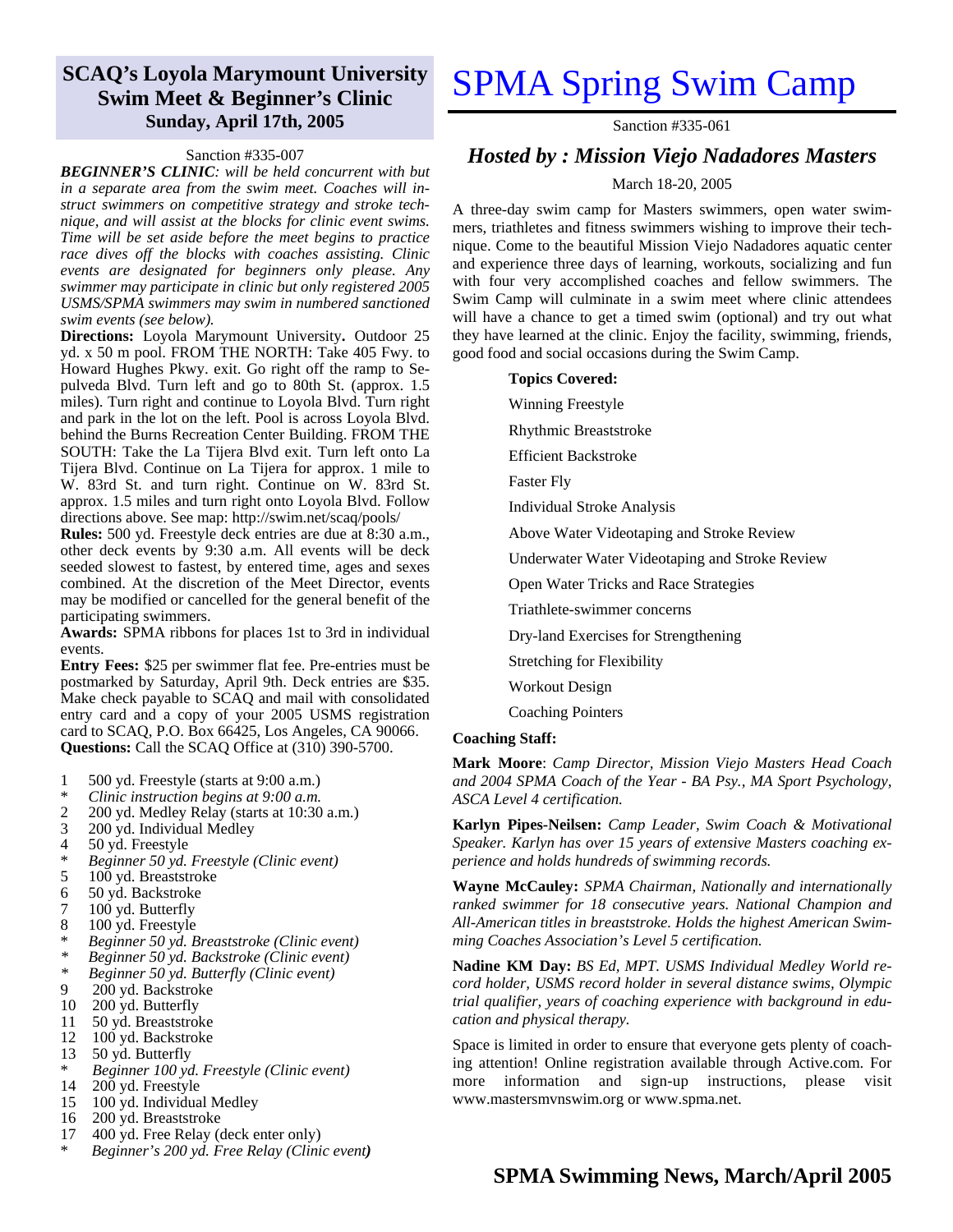## **Saddleback College Aquatics SCY Regional Championships April 22-24, 2005**

#### Sanction #335-008

**Directions:** 28000 Marguerite Pkwy. Mission Viejo, CA 92692. From the North or South on the I-5 Fwy. exit Avery. Turn east on Avery, cross Marguerite Parkway, and go left into the Avery entrance. Turn right on College Drive East. Pool is located on left side past the gym. Parking is available in Lots 4 and 7.

**Entries:** Flat fee of \$35.00 if postmarked before Monday, April 4, 2005. Add a \$10.00 late fee for all entries POSTMARKED (or entered on-line) after Monday, April 4. All entries MUST be RECEIVED by 6:00 p.m. Friday, April 15. **No individual deck entries are allowed**. Relay only swimmers may enter for a \$10.00 fee and must sign a consolidated entry card. Swimmers are limited to entering a total of eight individual events for the entire meet and no more than five individual events per day. There is no limit on relays, but swimmers may swim only one relay (men, women, or mixed) per event.

**Seeding:** All individual events plus the 400 and 800 yd. relays will be seeded and swum slowest to fastest. The 200 yd. relays will be seeded by age group. Men and women will be seeded together for the 500, 1000 and 1650 yd. Freestyle and 400 yd. Individual Medley, based on entry time. Men and women will swim separately for all other individual events. Scoring will be by gender and age group. The 1650 yd. Freestyle may be limited to the first 50 entries at the discretion of the meet director.

**Timing:** Electronic timing will be used and two timers per lane will be provided. Clubs are requested to assist with timing where possible.

**Check-in:** Check-in is required for the 500, 1000 and 1650 yd Freestyle and the 400 yd. Individual Medley.

**Awards:** Individual: SPMA medals for places 1 to 3 and SPMA ribbons for places 4 to 6 for each age group and gender. Relays: SPMA medals for 1st place, SPMA ribbons for 2nd and 3rd places. There will be special awards for high point male and female swimmer in each age group, based on points from individual events. Awards to the top six teams, based on combined scoring for men and women, individual events plus relays.

**Entries:** Mail SPMA entry card, copy of your 2005 USMS card, and check payable to **"**Saddleback College Aquatics Foundation" to: SPMA SCY Championships, c/o Mark Moore, 25810-B Marguerite Parkway, #391, Mission Viejo, CA 92692.

**Questions:** Mark Moore, Meet Director, (949) 489-1847 or m.w.moore@cox.net.

### **Friday, April 22**

- Warm-up 4:00 p.m., meet starts at 5:00 p.m.
	- 1. 1650 yd. Freestyle (men, women)
	- 2. Women's 400 yd. Individual Medley
	- 3. Men's 400 yd. Individual Medley

#### **Saturday, April 23**

Warm-up 8:00 a.m., meet starts at 9:00 a.m.

- 4. Women's 500 yd. Freestyle
- 5. Men's 500 yd. Freestyle
- 6. Women's 50 yd. Butterfly
- 7. Men's 50 yd. Butterfly
- 8. Women's 200 yd. Freestyle Relay
- 9. Men's 200 yd. Freestyle Relay
- 10. Women's 100 yd. Backstroke
- 11. Men's 100 yd. Backstroke
- 12. Women's 200 yd. Freestyle
- 13. Men's 200 yd. Freestyle
- 14. Women's 100 yd. Individual Medley
- 15. Men's 100 yd. Individual Medley
- 16. Mixed 200 yd. Medley Relay
- 17. Women's 200 yd. Butterfly
- 18. Men's 200 yd. Butterfly
- 19. 400 yd. Medley Relay (men, women or mixed)\*
- 20. Women's 50 yd. Freestyle
- 21. Men's 50 yd. Freestyle
- 22. Women's 100 yd. Breaststroke
- 23. Men's 100 yd. Breaststroke
- 24. 400 yd. Freestyle Relay (men, women or mixed)\*

#### **Sunday, April 24**

Warm-up 8:00 a.m., meet starts at 9:00 a.m.

- 25. Mixed 1000 yd. Free
- 26. Women's 100 yd. Butterfly
- 27. Men's 100 yd. Butterfly
- 28. Women's 50 yd. Breaststroke
- 29. Men's 50 yd. Breaststroke
- 30. Women's 200 yd. Backstroke
- 31. Men's 200 yd. Backstroke
- 32. Women's 200 yd. Medley Relay
- 33. Men's 200 yd. Medley Relay
- 34. Women's 100 yd. Freestyle
- 35. Men's 100 yd. Freestyle
- 36. Women's 200 yd. Breaststroke
- 37. Men's 200 yd. Breaststroke
- 38. Mixed 200 yd. Freestyle Relay
- 39. Women's 50 yd. Backstroke
- 40. Men's 50 yd. Backstroke
- 41. Women's 200 yd. Individual Medley
- 42. Men's 200 yd. Individual Medley
- 43. 800 yd. Freestyle Relay (men, women, or mixed)\*

\*For events 19, 24 and 43 each swimmer may swim on only one relay (men, women, or mixed) per event.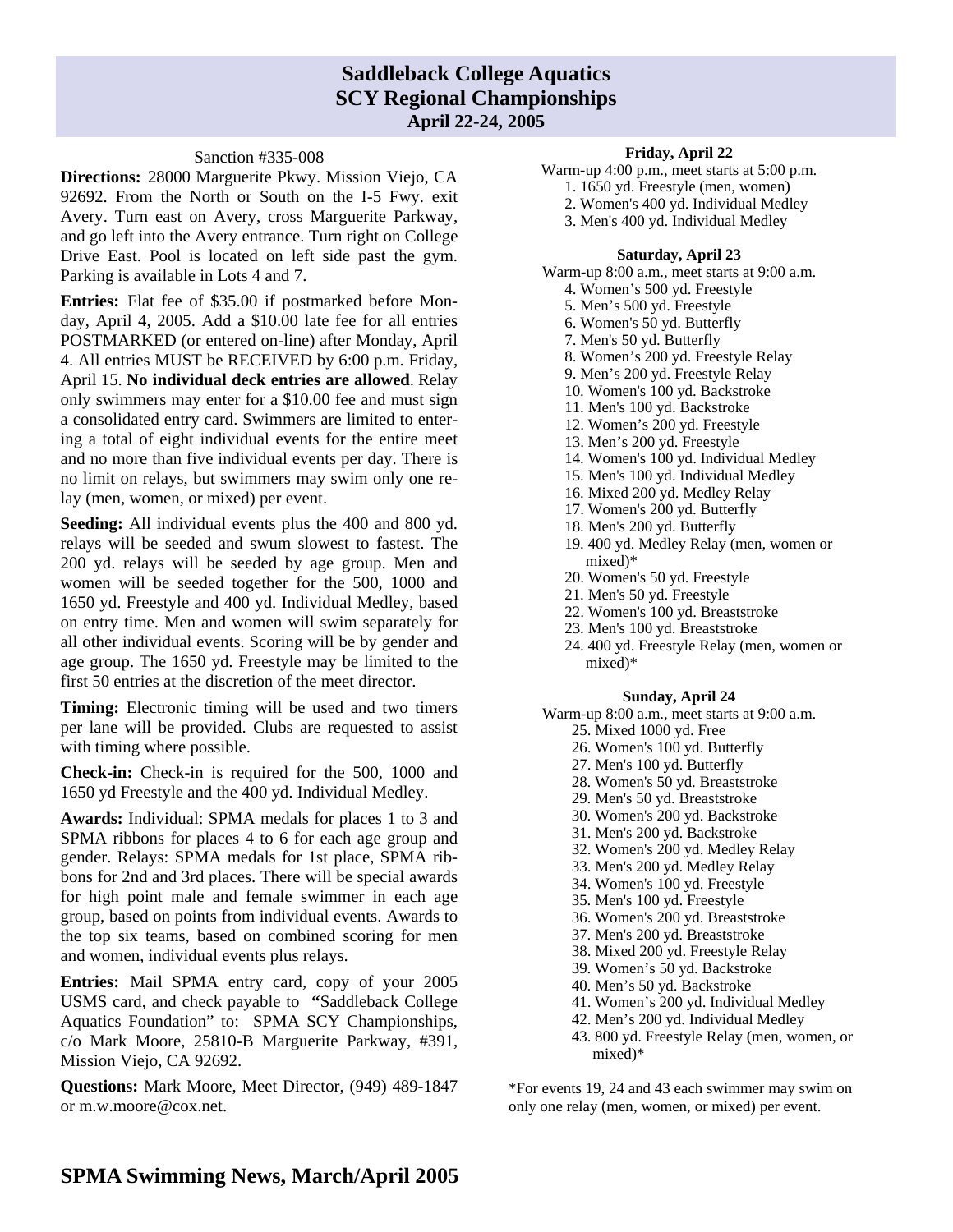## **Santa Clarita Masters LCM Meet Sunday, May 8th, 2005**

#### Sanction #335-021

**Directions:** Santa Clarita Aquatic Center, 20850 Centre Pointe Pkwy. From the north, take I-5 to the Valencia Blvd exit in Valencia. Go east several miles (Valencia Blvd turns into Soledad Canyon Rd) to Ruether Ave. Turn right and cross over railroad tracks. Turn right at Centre Pointe Pkwy. Turn left into driveway for Aquatic Center. From the south, take I-5 to Hwy. 14 north. Exit at Placerita Canyon Rd. Turn left under the bridge. Turn right on Sierra Hwy. Turn left on Golden Valley Rd. Turn right on Centre Point Pkwy. Make a right into the driveway for the Aquatic Center. Parking available in both upper and lower parking lots.

**Entries:** The pre-entry postmark deadline is Saturday, April 30, 2005. Deck entries for the 1500 m Freestyle will close at 8:45 a.m., all other deck entries close at 11:00 a.m. Age on December 31, 2005 determines age for the meet.

**Seeding:** All events will be deck seeded slowest to fastest, by entered time, ages and sexes combined. Check-in is not required in order to be deck seeded, except swimmers must check in to swim the 1500 m Freestyle and the 400 m Freestyle.

**Relays:** All relays will be deck entered. Relay fees are \$2.00 per relay due upon entry. For each relay swimmer who is not entered in individual events, a fee of \$5.00 and a signed liability release must be submitted with the relay entry.

**Awards:** Individual: SPMA ribbons for places 1 to 3. Relay: SPMA ribbons for first place.

**Entry Fees:** \$15.00 per swimmer flat fee. Deck entries allowed for a total of \$25.00.

**Checks payable to**: City of Santa Clarita. Mail consolidated entry card, a copy of your 2005 USMS card, and check to: Santa Clarita Aquatic Center, c/o Santa Clarita Masters Club, 20850 Centre Pointe Pkwy, Santa Clarita, CA 91355.

**Questions:** Doug Botton, (661) 250-3771, dbotton@santaclarita.com; Jon Terwilliger, (661) 250-3760, jterwilliger@santaclarita.com.

#### **Sunday, May 8, 2005**  1500 warm-up at 8:00 a.m. 1500 starts at 9:00 a.m. 1. 1500 m Freestyle (check-in required) Additional warm-up after 1500 Event #2 starts at noon 2. 200 m Mixed Freestyle Relay 3. 100 m Butterfly 4. 200 m Freestyle

- 5. 100 m Breaststroke
- 6. 50 m Freestyle
- 7. 200 m Individual Medley
- 8. 400 m Freestyle (check-in required)
- 9. 100 m Backstroke
- 10. 50 m Butterfly
- 11. 400 m Individual Medley
- 12. 200 m Breaststroke
- 13. 100 m Freestyle
- 14. 50 m Backstroke
- 15. 200 m Butterfly
- 16. 50 m Breaststroke
- 17. 200 m Backstroke
- 18. 200 m Mixed Medley Relay

## Wet E-mail Usernames

by Julie Heather, Registrar

As registrar, in the course of processing registrations I often get a chuckle out of the usernames that swimmers choose for their e-mail addresses. A couple of years ago I printed a list and actually overheard people talking about it at a meet. So, back by popular request, updated with new addresses:

> aquaman003 beachbum2286 breastroker fishswimfast fly2back flyswimmy getfitforyou h2obuggg h2ohappyfeet h2oswim3 ilovethesea iswimslo jimmcswim justswimjenn megster2swim n2swimng **n2zh2o** ←**my favorite**  oceanswimmer oldswmr poolfoolla surferbum2000 swimandfish swimbike\_run swimchicke swimer2 swimfast swimgirl2000 swimmingonly swiminsun4fun swimrboy swmbkrun42 sloswimmer spdyswimmr triguyla waterdancer2 waterwimp



Michael Heather, Mark Moore and Julie Heather (SPMA Registrar) discuss upcoming Long Course Nationals. *Photo by Connie Barrett.*

## **SPMA Swimming News, March/April 2005**